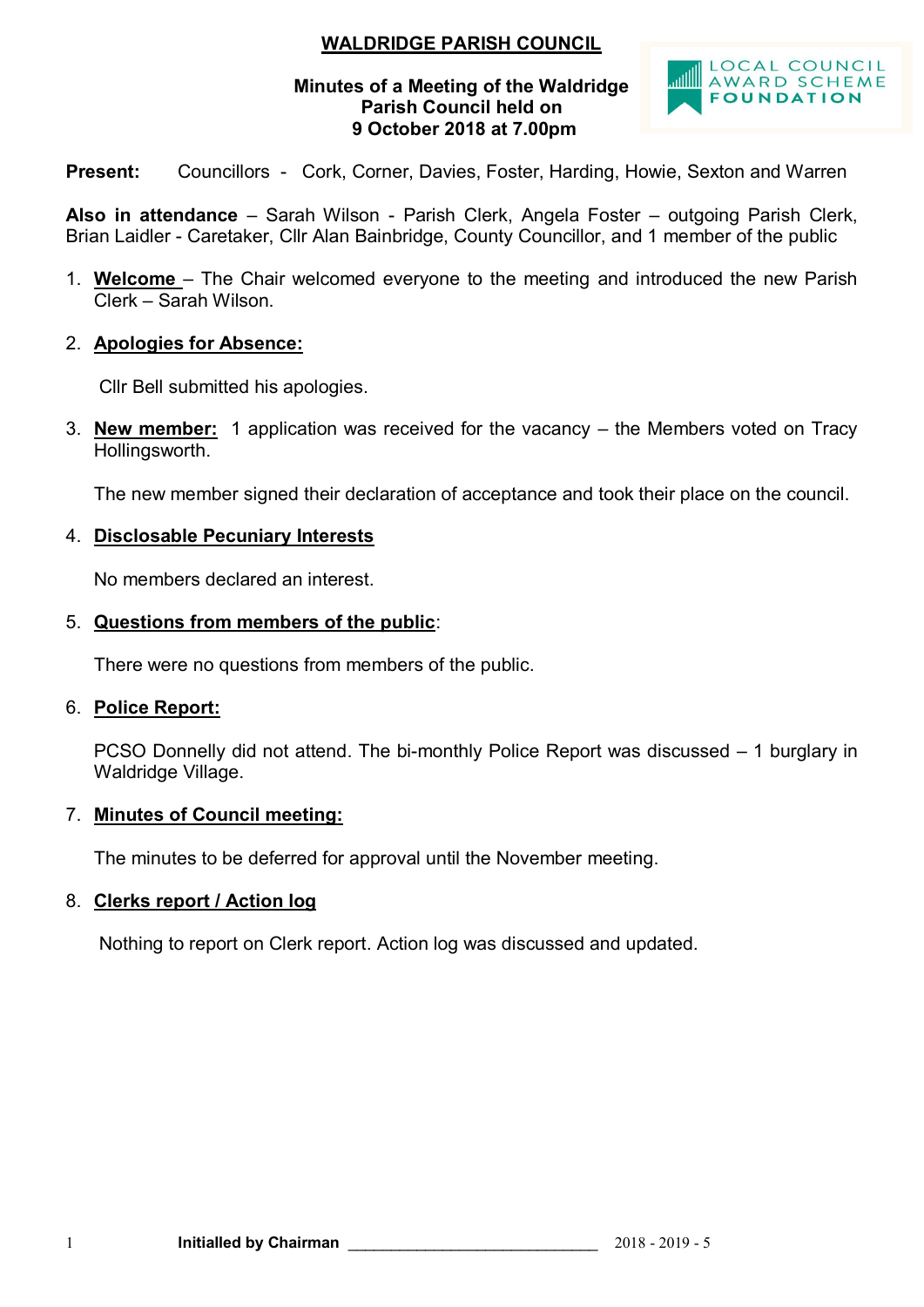# 7. **Parish Matters and on-going items**

## a) **Planning applications received**

- *No applications received*
- b) **To consider any planning applications received after the agenda was published.**
	- *No applications received*

### c) **County Councillors report**

Cllr Sexton gave an update on the white lines – draft line has been marked in incorrect location, Cllr Sexton to attend to show the correct location.

Cllr Bainbridge gave an update on Barratt/Birch View – still ongoing and awaiting reply.

*Resolved: Report noted*

d) **Quarterly Accounts –** The Clerk distributed the accounts for approval

*Resolved: Cllr Harding signed the bank reconciliation, bank statement, petty cash and budget.*

e) **Draft budget** - The Clerk distributed the draft budget for consideration.

*Resolved: It was agreed to defer the discussion of the budget - budget setting meeting to be held at a later date.*

f) **World War 1 event –** All arrangements for the event were discussed and update noted. Discussed the hiring of Ashley Stirling (singer) at a cost of £50, and the possible attendance of The Poppy Coffee Pot. Also noted that someone would now be required to read the tribute.

*Resolved: It was agreed to pay Ashley Stirling (singer) £50 and that The Poppy Coffee Pot should attend. Cllr Cork agreed to read the tribute.* 

g) **Working Group** - Cllrs Harding and Warren gave an update on preliminary plans for Christmas. It was noted that funding would be required. Cllr Cork mentioned that he had £150 left over from a previous project that could used for Christmas events.

*Resolved: Cllr Cork to donate £150 to be used for Christmas events. Clerk to look into further possible funding. To be put on next months agenda for further discussion.* 

- h) **Action Plan –** Discussion of Action Plan deferred to be discussed at budget setting meeting.
- i) **Updates from Facebook** Generally quiet with no major issues raised. One member blocked for making a racist comment. Cllr Cork mentioned the post regarding him being challenged by a school pupil when clearing the flower beds, and the positive response to the post.
- j) **Halloween –** All arrangements discussed. It was noted that as a safety precaution, a road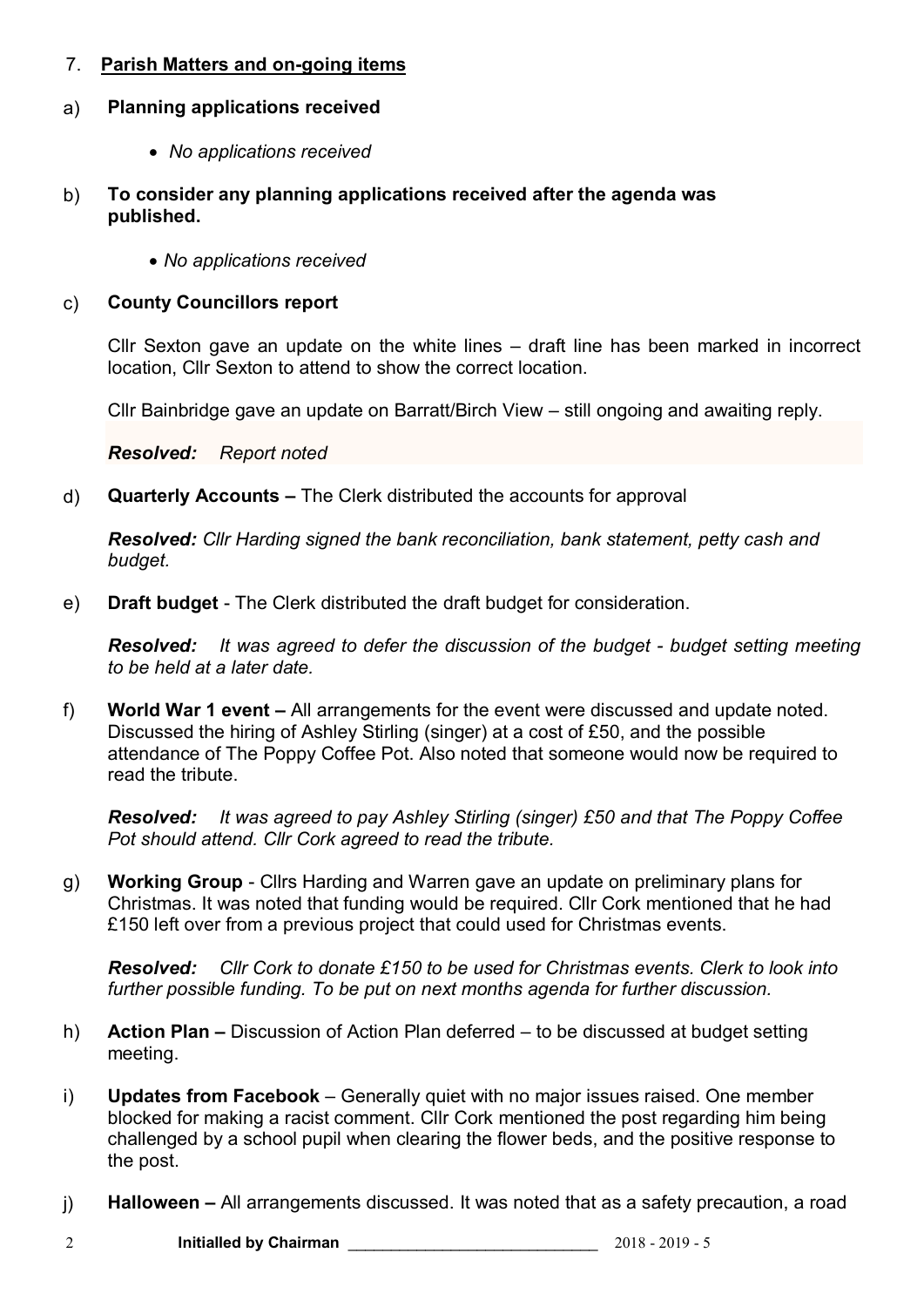sign may be required to warn cars coming from Waldridge Fell of the event taking place. Cllr Harding carrying out the Risk Assessment for the event. The distribution of tasks and a gate rota was also discussed.

*Resolved: Cllr Sexton to look into arranging a road sign, Cllr Harding to complete Risk Assessment. An update with timings, rota and assigning of jobs to be emailed.*

- k) **Grants/Fundraising** Tesco grant was discussed, awaiting quotes from Cllr Bell. Cllr Harding mentioned possible defibrillator funding from the British Heart Foundation.
- l) **Waldridge in Bloom Working Group update –** Cllr Cork mentioned the achievement of a Silver Gilt Award from Northumbria in Bloom – an excellent achievement in a challenging year, with stiff competition. Very positive comments from the judges. Clearing of the flower beds has begun. The ordering of summer bedding plants was discussed.

*Resolved: Cllr Cork and the Caretaker to post on Facebook requesting help in clearing the beds. It was agreed to order the summer bedding plants from St Barnabas Nursery at a cost of £2,310 – Cllr Cork to order. Clerk to obtain trophy for engraving for awards evening.*

m) **Street Lights on Waldridge Road –** Cllrs Warren and Sexton gave an update, Service Level Agreement to repay the lights annually over a period of 10 years has now been received, at a cost of £758.50 in year 1. Cllr Sexton suggested obtaining a pdf record of the SLA before returning two signed copies.

*Resolved: Clerk to obtain pdf record of signed SLA, and to obtain invoice.*

n) **Children's Play Area** - Cllr Sexton gave an update on funding – should be available within one week. Installation date noted. Quote from Charlton for fence discussed.

*Resolved: It was agreed to obtain further quotes for the fence. Cllr Hollingsworth to investigate further quotes. To be on agenda to be discussed at next meeting.*

o) **PA System –** The requirement for a PA system for events was discussed. Quote for the PA System was considered.

*Resolved: It was agreed to purchase a PA System at a cost of £349.99. Clerk to order.*

p) **A Boards –** Thee purchasing of two A Boards for use at events and outside of the Parish Rooms was discussed.

*Resolved: It was agreed to purchase two A Boards at a cost of £29.99 each. Clerk to order.*

q) **Website design** – Website change was discussed.

*Resolved: It was agreed to defer decision on website change until new Clerk could look at website. To be on agenda for discussion at November meeting.*

r) **Fitness equipment / goal posts / fun hoop monthly inspection** – Caretaker gave a verbal report, Millennium Green generally good. Cllr Davies and Caretaker have completed repair. A resident mentioned branches rubbing on one of the trees. Comments from Northumbria in Bloom regarding shrub maintenance were discussed. A Millennium Green Subcommittee was formed – to include Cllrs Cork, Davies, Howie and the Caretaker. The quote to replace three sleepers at a cost of £216 was discussed.

3 **Initialled by Chairman** \_\_\_\_\_\_\_\_\_\_\_\_\_\_\_\_\_\_\_\_\_\_\_\_\_\_\_\_\_ 2018 - 2019 - 5 *Resolved: Cllr Davies and Caretaker to investigate rubbing branches. Cllr Cork to look*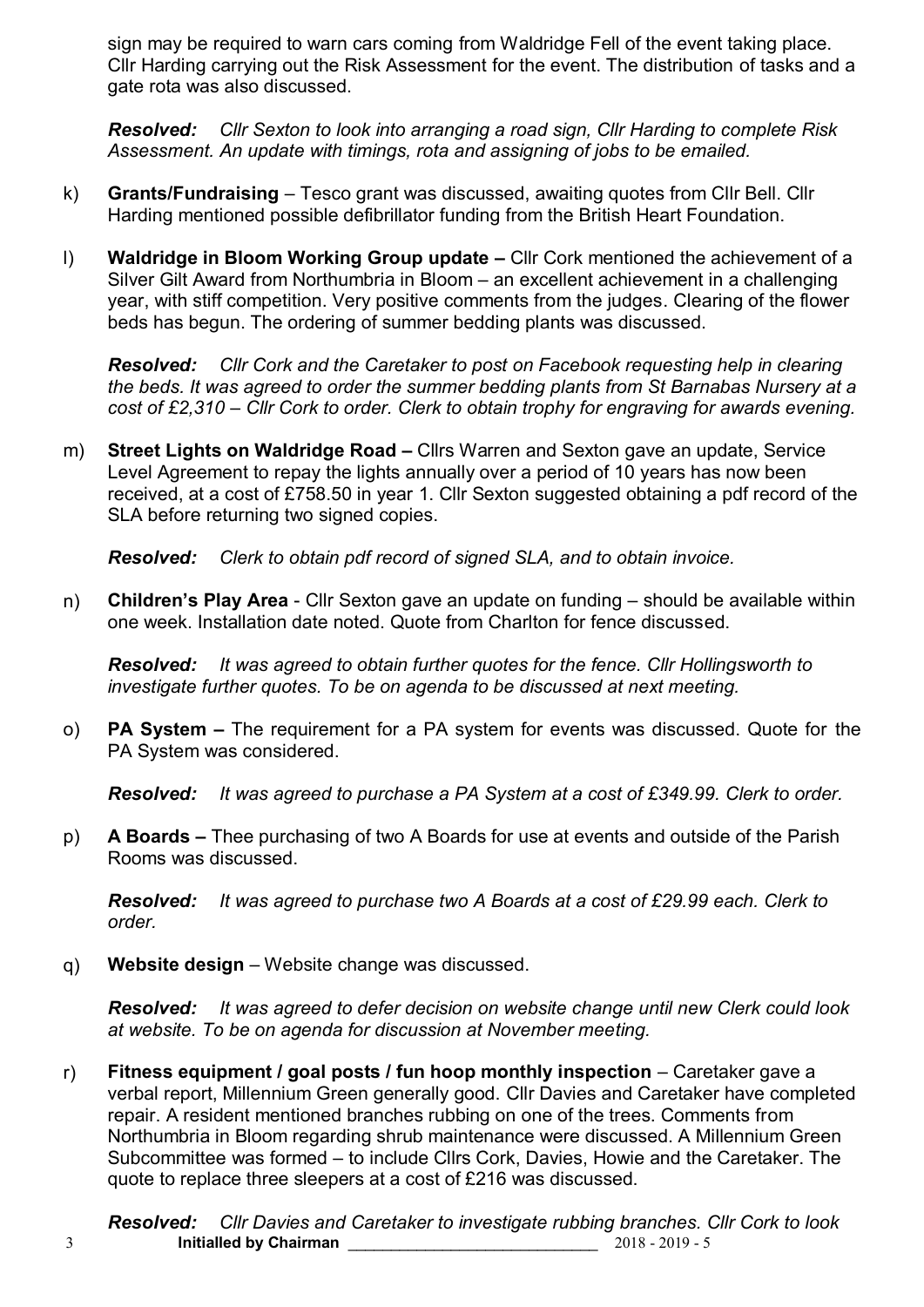*into having shrubs maintained. It was agreed to replace three sleepers at a cost of £216, Clerk to confirm quote and proceed if correct.* 

s) **Grants** – The members considered all grant applications received.

*Resolved: It was agreed to give £250 to Waldridge Junior Football Club, £200 to Waldridge Village Craft Class, and £50 to the Great North Air Ambulance Service. All to be invited to award evening.*

- t) **Timetable of training events –** CDALC forthcoming events (if any)
	- *Nothing planned*
- u) **Policy review**  (if any to be reviewed/adopted)
	- *No policies to be reviewed*
- v) **Notice Board / welcome sign** It was noted that planning permission has now been approved for both the notice board and welcome sign. The quote for the new notice board was discussed.

*Resolved: It was agreed to purchase notice board at a cost of £242 + VAT - Clerk to order. It was agreed to have Charlton Fencing reinstall the welcome sign – Clerk to arrange.*

w) **Printer** – The ordering of a new printer was discussed as the current one does not work.

*Resolved: It was agreed to purchase a new printer at an approximate cost of £80 – Clerk to order.*

x) **Event for Veterans –** Cllr Sexton gave an update – a member of the public would like to hold an event for PTSD support for veterans. No firm plans as yet, date to be  $2<sup>nd</sup>$  week in July.

*Resolved***:** *Cllr Sexton to continue to liaise and receive further information, also to ask if they still wish to do WW1 re-enactment.* 

y) **Coal tub –** The possible moving of a coal tub for use in the Parish was discussed - Cllr Bainbridge advised that the cost of moving the tub would be very high.

*Resolved: It was agreed to discuss putting a new coal tub on next year's budget at budget setting meeting.*

z) **Cleaning** – The need for cleaning of the rooms was discussed.

*Resolved: It was agreed to hire a cleaner for two hours each fortnight, at a cost of £10 per hour. Cllr Warren to arrange, and to obtain quote for deep cleaning of the rooms following the completion of the refurbishment. Cleaning to be added to budget for next year.*

### aa) **Correspondence received:**

Nothing received